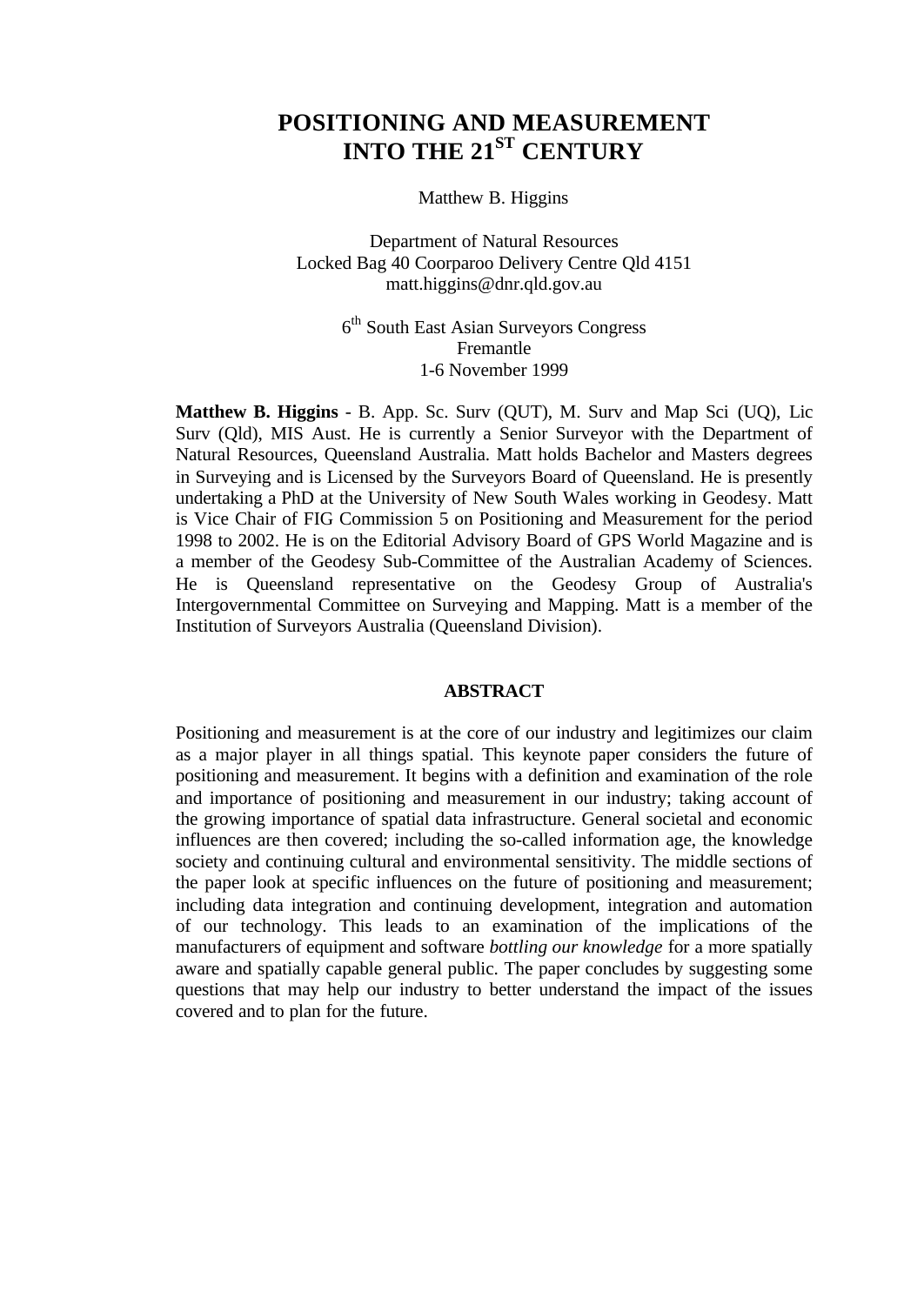### **INTRODUCTION**

This is a keynote paper for several sessions grouped under the heading of *Positioning and Measurement*, which takes its context from the Commission of the same name under the Institution of Surveyors, Australia. The importance of positioning and measurement in our industry internationally is also reflected through Commission 5 of the International Federation of Surveyors (Federation International des Geometres – FIG). A definition of positioning and measurement convenient for this paper builds on that used for FIG Commission 5:

*Positioning and Measurement concerns the science of measurement and acquisition of accurate, precise and reliable survey data related to the position, size and shape of natural and artificial features of the earth and its environment.*

In terms of sub-disciplines, positioning and measurement covers such tasks as field surveys in all three dimensions using terrestrial, aerial or satellite based measurement systems, whether directly or remotely sensed and extends to calibration, testing and standardization activities. The definition correctly emphasizes the point that positioning and measurement is fundamentally about data. However, this paper also examines a broader perspective. Many readers would be familiar with the concept *of the progression from data to information to knowledge to wisdom*. Several pieces of data can be assembled to form information; information in turn can be assembled to form knowledge and enough knowledge can bring wisdom. This progression forms a useful framework for this paper's investigation of the future of positioning and measurement. This paper delves as far as knowledge; whether the paper reaches the level of wisdom is for the reader to decide.

# **A POSITION OF IMPORTANCE IN OUR INDUSTRY**

Positioning and measurement answers our clients questions involving the adverb, *where?*. Discussions on the role of our industry could be much simplified by realising that we have a whole adverb largely to ourselves. Positioning and measurement is at the core of our industry and legitimizes our claim as a major player in all things spatial.

While it is at the core of our business, those involved in positioning and measurement should remember that it is only one discipline within our broader industry and there is a need for more emphasis on value adding in the activities we undertake. In a recent seminar, Edward De Bono outlined the importance of understanding what a business actually does. He pointed out that Ford Motor Company now makes more profit from financing vehicles than from producing vehicles. He claims that *"Ford is actually a finance company. It just sells cars to get customers through the door"*. Many directors of surveying firms may be able to relate to this. Some firms may well make more profit from value adding professional services such as land development than they do from field surveying. To paraphrase de Bono, "*the firm is actually a land development consultancy. It just does positioning and measurement to get customers through the door"*.

The above should not down play the importance of the core business in securing the value adding business. The analogy above can be turned around to recognize that to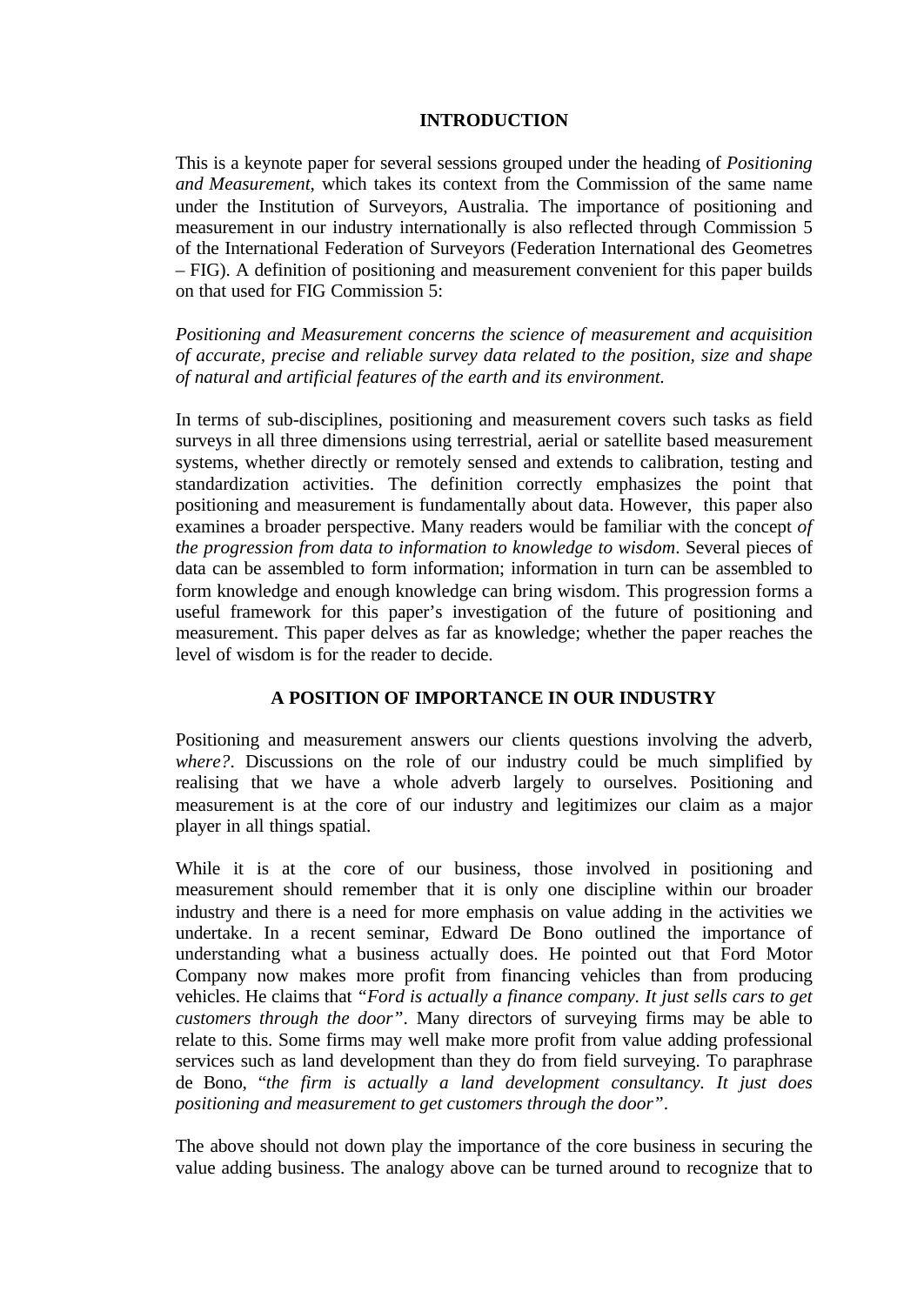continue getting customers through the door, Ford must continue to make vehicles that people want to buy. The issue for Ford was recognizing the balance between their core business and the need to diversify past only producing vehicles. If positioning and measurement is a service that clients need and differentiates us from others then we must recognize the current importance of that role and consider how that role may change in the future.

Positioning and measurement is also important in attracting new people to work in our industry, perhaps due to an *outdoors* or a *hi-tech* factor or both. After a time in the industry some may find themselves more involved in other fields such as land development or project management. However, if they knew, on leaving school, that they wanted to be involved in such activities would they have chosen our industry or perhaps business studies, engineering, architecture or environmental science?

In summary, positioning and measurement is at the core of our business, it is a key knowledge that helps differentiate us and attract clients and it helps attract new people to work in our industry. A crucial question is *will that always be so*? That question addressed later in this paper.

## **THE CONTEXT OF SPATIAL DATA INFRASTRUCTURE**

Fundamentally, positioning and measurement is about supplying data. While the progression from data to wisdom described above suggests that data must be combined with other data and put to use in some product or process, it does have value in its raw form, especially in the context of spatial data infrastructure (SDI). A model for SDI has been set out by the Australian New Zealand Land Information Council (ANZLIC, 1996) and has four components; *Institutional Framework, Technical Standards, Fundamental Datasets and Distribution Network.* Coleman and McLaughlin (1998) describe the ANZLIC model as an example of a *data driven perspective*. While this may be so, it is important to realize that SDI is not just about databases. SDI is as much a *concept* as it is a *thing*. Other perspectives described by Coleman and McLaughlin include *technology driven, institutional, market driven* and *application driven*.

The data driven perspective is a useful one for this discussion and it is clear that a major focus for positioning and measurement is to capture the fundamental datasets of SDI. Coleman and McLaughlin (*ibid*) also make the point that: *The word "data" was chosen in lieu of "information" since the authors envision an environment in which much of the decision making with respect to packaging data into information will reside with the user.* This important point reflects the nature of infrastructure in that it should not be for any single purpose but for as many purposes as possible.

The final comment on SDI is that the components other than fundamental data are also relevant and form a useful check list. For example, positioning and measurement data is less useful if it is not captured to an accepted standard or if it is inaccessible.

# **INFLUENCES ON THE FUTURE OF POSITIONING AND MEASUREMENT**

There seem to be several ways to describe the basis for the emerging society and/or economy; *service based*, *information age or knowledge society*. We are certainly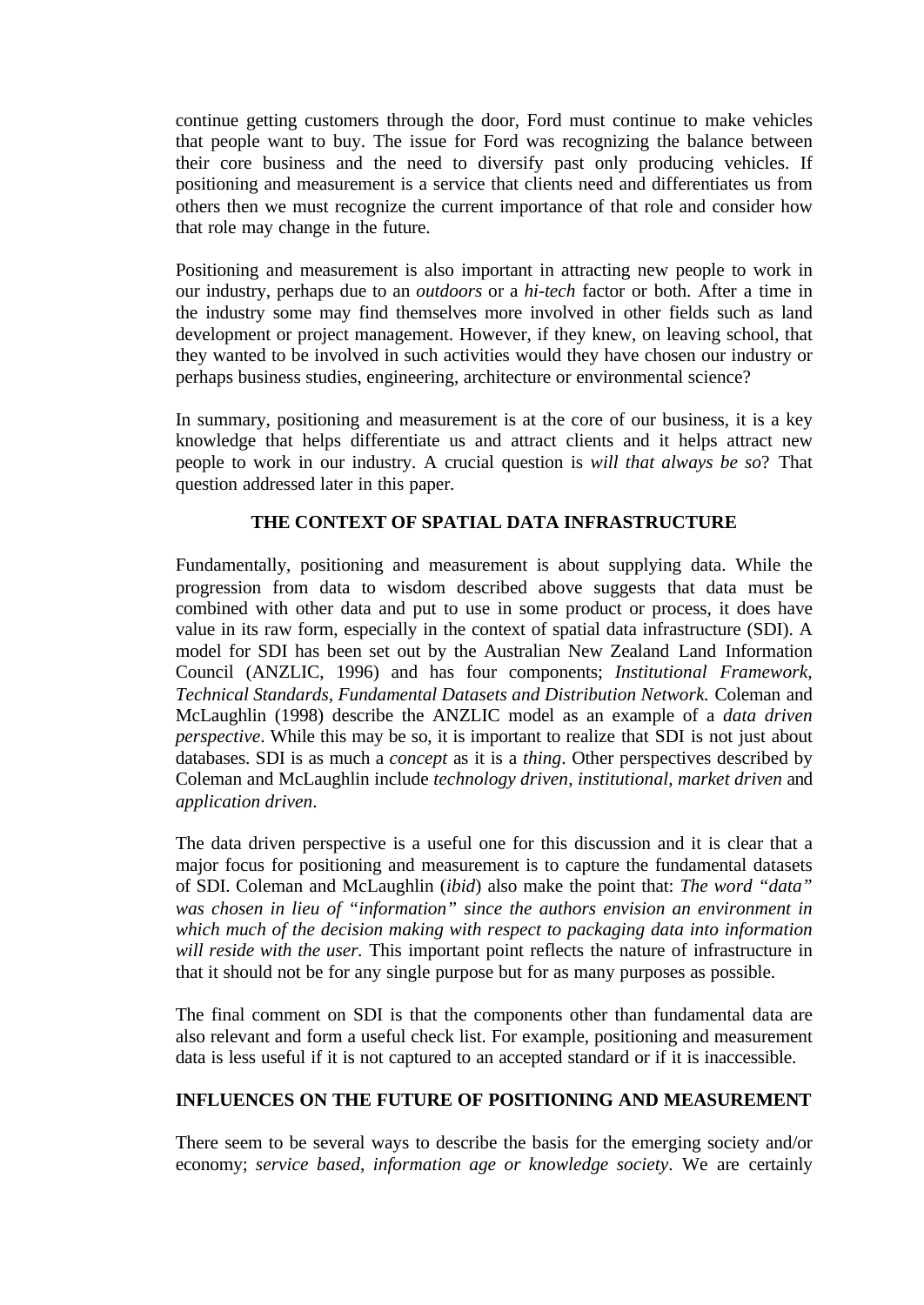moving away from an *industrial* basis. Drucker (1993) points out that by the year 2000, making and moving goods will account for no more that one sixth of the workforce of developed countries. The progression from data to wisdom described earlier, along with increasing globalization are also relevant general influences.

## **The Future is Digital**

One characterization of the future is what Negroponte (1995) calls "*being digital*", where economies move from exchanging atoms to exchanging bits. Our industry has already seen this trend. Total stations, levels, and photogrammetry are all becoming increasingly digital and satellite based positioning and remote sensing are inherently digital. Manipulation and management of data are also increasingly digital processes.

However, it is in the delivery and use of our data that the full implications of being digital are still to be felt. *Web based business models* like the *Where-Is* street map products are possible pointers to the future. Many surveyors and cartographers may see products like Where-Is as having little effect on our industry. The publishers of Encyclopaedia Britannica learned that can be a dangerous mistake when they underestimated the effect on their business of CD-ROM and internet based encyclopaedias like Microsoft's Encarta.

## **Knowledge is THE Resource**

We are moving into a knowledge based society. Drucker uses the term *post-capitalist society* to describe what is emerging. He believes that free markets are still the mechanism for economic integration but… "*the basic economic resource – 'the means of production' to use the economist's term – is no longer capital, nor natural resources (the economist's 'land'), nor 'labour'. It is and will be knowledge".* In such a society, workers will fall into two categories; knowledge workers and service workers. Service workers will be those who do not have sufficient education to be knowledge workers. In the terminology used by Drucker, it is clearly desirable for our industry to be made up of knowledge workers rather than service workers.

### **Specialists in Multi-Disciplinary Organizations**

Drucker was once of the opinion that people would need to be generalists to succeed in the future. However, he has changed his mind, realising that specialization is crucial to being a good knowledge worker. Within our industry, much of our professional development programme is focussed on general professional issues and on overviews of new developments. Such content may continue to be necessary but the "*hard yards*" of in depth learning in specialist areas will also be required by those wanting to secure new niches in future markets.

Drucker balances this view of increased specialization by noting that a particular knowledge (e.g. positioning and measurement) is useless by itself, it must be integrated with other "*knowledges*" to produce useful products and processes. Knowledge workers must function within an integrated, multi-disciplinary organization of other specialists.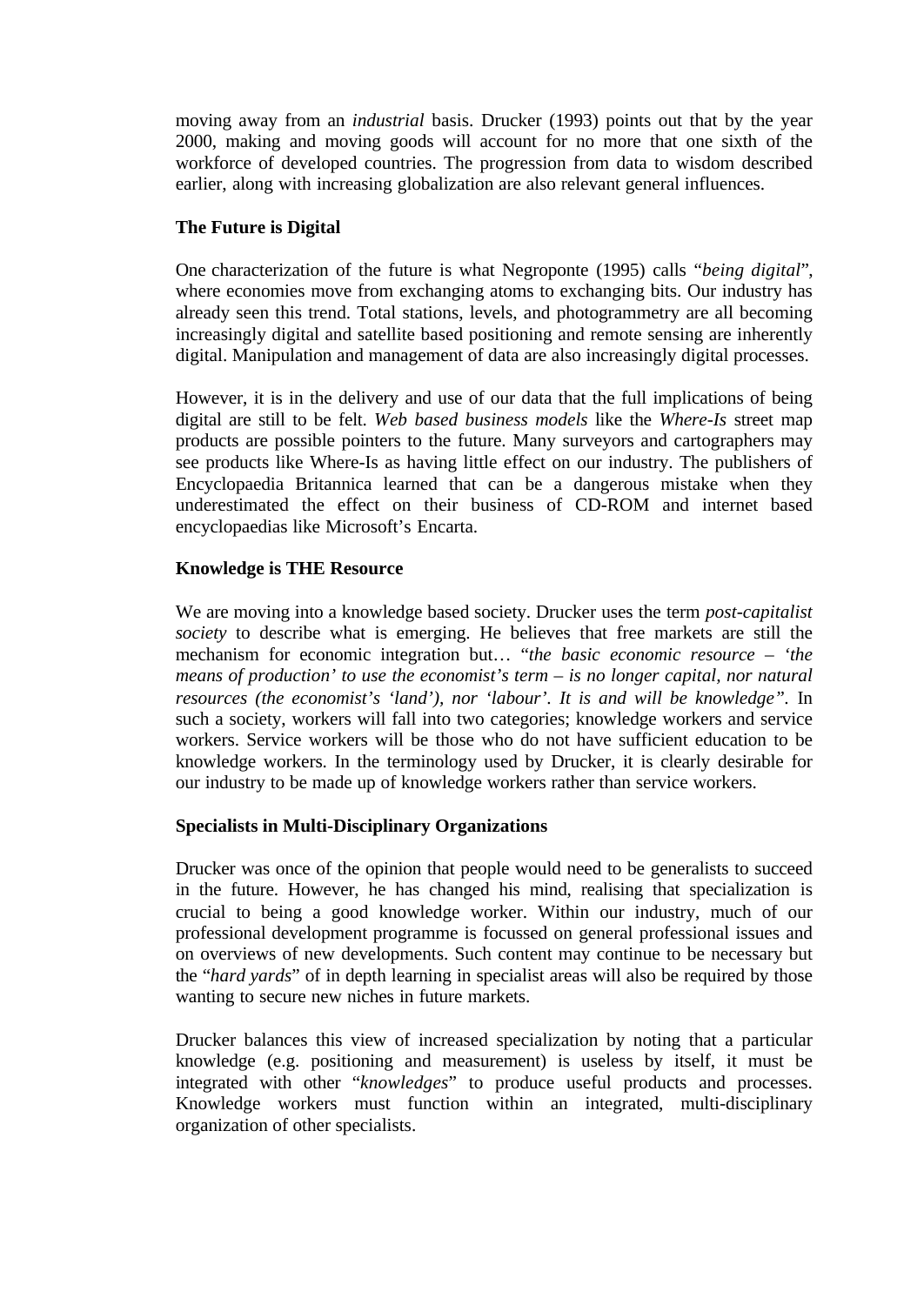A relevant point here is that measurement technologies will be increasingly homogenous across what we have typically seen as separate sub-disciplines. The technology does not care whether it is positioning a cadastral peg, a manhole, a seismic shot hole, an aerial target, a hydrographic sounding, a sacred site or an endangered habitiat. We already see specialist firms working in satellite positioning applying their knowledge to the measurement and processing processes with the cadastral or engineering surveying specialist (say) handling that part of the process that is specific to their sub-discipline.

This simultaneous need for specialization and multi-disciplinary cooperation seems paradoxical and has implications for organizations across our industry. The issue of multi-disciplinary cooperation has proved difficult for our professional organizations in recent times. The need to also deal with specialization in future will not make the problem of integration of professional organizations any easier to explain or to implement. In such an environment, a broad alliance with inclusion of specialized Commissions, along the lines of FIG, would appear to be a useful model.

## **Positioning and Measurement for Cultural and Environmental Applications**

Other societal influences, worthy of mention, are the importance of cultural heritage and the environment. There will be continuing demand for measurement processes to be sensitive to such issues. For positioning and measurement there is also potential for new solutions to gather data for those applications. Non-invasive remote sensing technologies like photogrammetry and spectral and laser scanning are already in use in applications ranging from archaeological sites to assessing tree canopy cover to finding routes through environmentally or culturally sensitive areas.

On a global scale, geodetic knowledge is combining with many other disciplines to help understand global processes. Satellite radar altimetry is being used to measure sea surface height and temperature; vital to understanding climate variation. Satellite geodesy is monitoring the stability of high precision tide gauges that are measuring sea level variations linked to global warming.

### **Spatial Integration**

Integration is an important word in our future. As well as the increased integration of our organizations outlined earlier, it will also affect our data and our technologies. For data, integration takes on a spatial context. Comparatively specific concepts like *coordinated cadastre* or *survey integration* will give way to broader concepts of spatial integration. The capabilities of integrated technologies along with the demands of GIS and the extension of SDI concepts will require high levels of spatial integration. However it is difficult to predict what other data a user may want to integrate. Therefore, the data itself will need to be as *"integratable"* as possible by being in a common reference system and to a known quality.

### **Integration of Technologies**

Positioning and measurement technologies will also be increasingly integrated. The digital nature of the technologies will enable them to be integrated to mitigate each other's shortcomings. This can already be seen at several levels: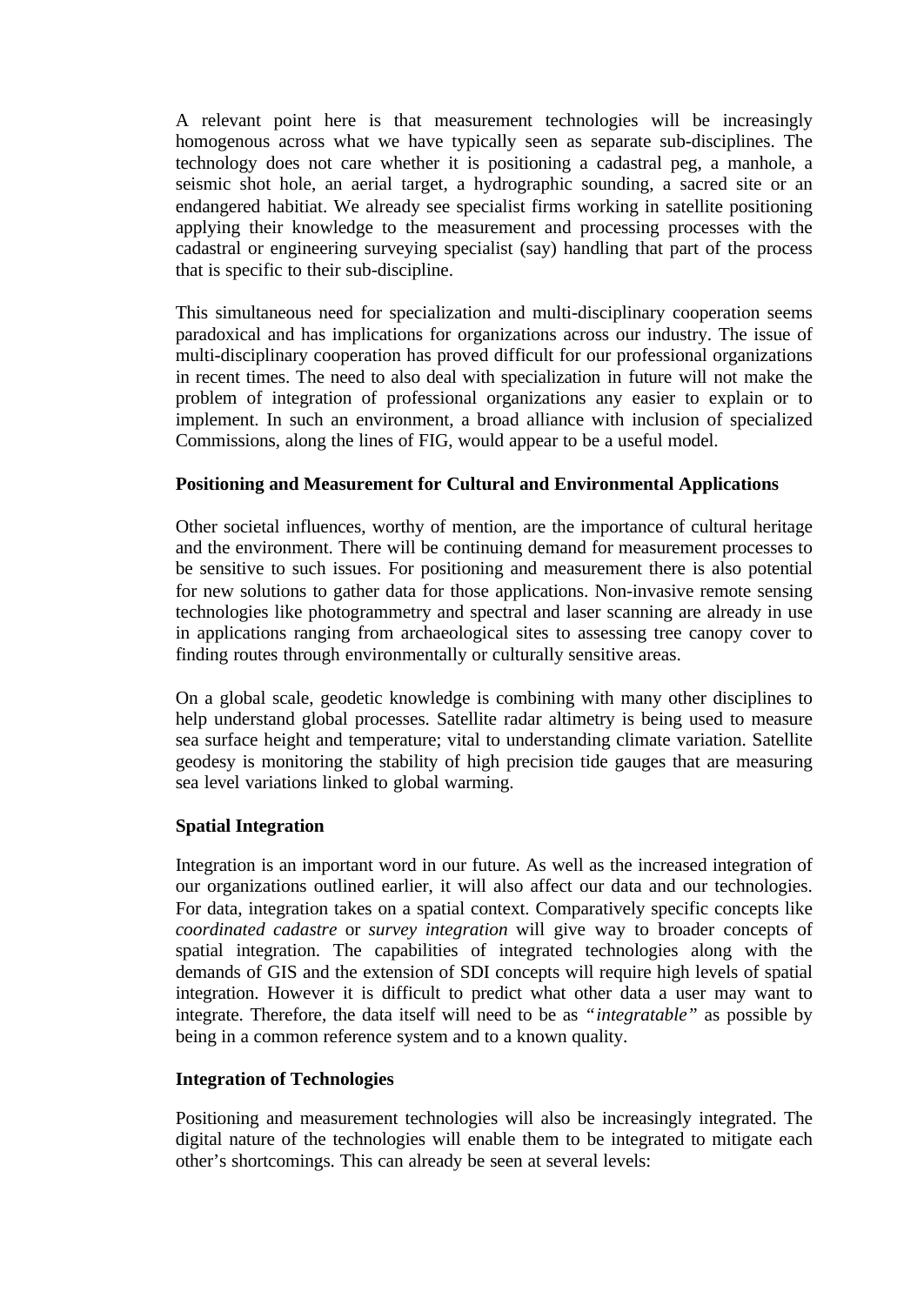- At the international reference frame level we see collocation of very long baseline interferometry, satellite laser ranging, absolute gravimetry, high precision tide gauges and satellite positioning.
- So called *mobile mapping systems* are bringing imaging and scanning technologies together with satellite and inertial positioning (in airborne, marine and vehicle platforms).
- At the level of the survey party we see integration of total stations and real time satellite positioning.

As well as physical integration in the field, there is also much effort going into integration at the data processing level, under headings such as *data fusion*.

# **Some Specific Technological Developments**

Specific technologies must reach a certain level of maturity before integration can be considered. In parallel with integration developments then, it is also important to watch the development of individual technologies.

Some complain about *technology push*. However, the cost of developing new technologies is such that they are rarely produced without some clear market in mind. The question may arise whether it is appropriate for a particular new technology to be applied in a given field but that is not really the *technology pushing*. Also, if one is not far enough ahead of developments, technology may well appear to be *pushing*; perhaps it is a matter of perspective.

In any case, positioning and measurement is clearly an area of our industry heavily affected by technology and no paper on future trends would be complete without some assessment of future development. An overriding trend will be continued development of space based technologies:

- A new generation of imaging satellites is coming that will cover a range of spectral and spatial resolutions.
- In September 1999, the US Department of Defense's National Imagery and Mapping Agency is planning to launch the Shuttle Radar Topography Mission to produce global topographic data and a global DEM over 80% of Earth's land mass (between 60°N and 56°S) during an 11-day flight. The publicly stated parameters are 30m spatial sampling with 16m absolute (10m relative) vertical height accuracy and 20m absolute horizontal accuracy - 90% confidence level.
- and of course, satellite positioning will continue to have a profound effect...

The Global Positioning System (GPS) will continue to hold centre stage for some time but influences beyond GPS alone will have technical and organizational impacts under the more general term, Global Navigation Satellite Systems (GNSS). Developments we are already seeing include the growing importance of the Russian GLONASS system, the development of augmentations systems (ground and/or space based) and the European community's desire for more influence.

Within GPS itself, a major milestone in the move to true dual use by the military and civilian sectors is the Presidential directive to remove selective availability (SA) by 2006. The report for the first Presidential review of SA is due in October 2000. Developments under the heading of *GPS modernization*, include the *second civil*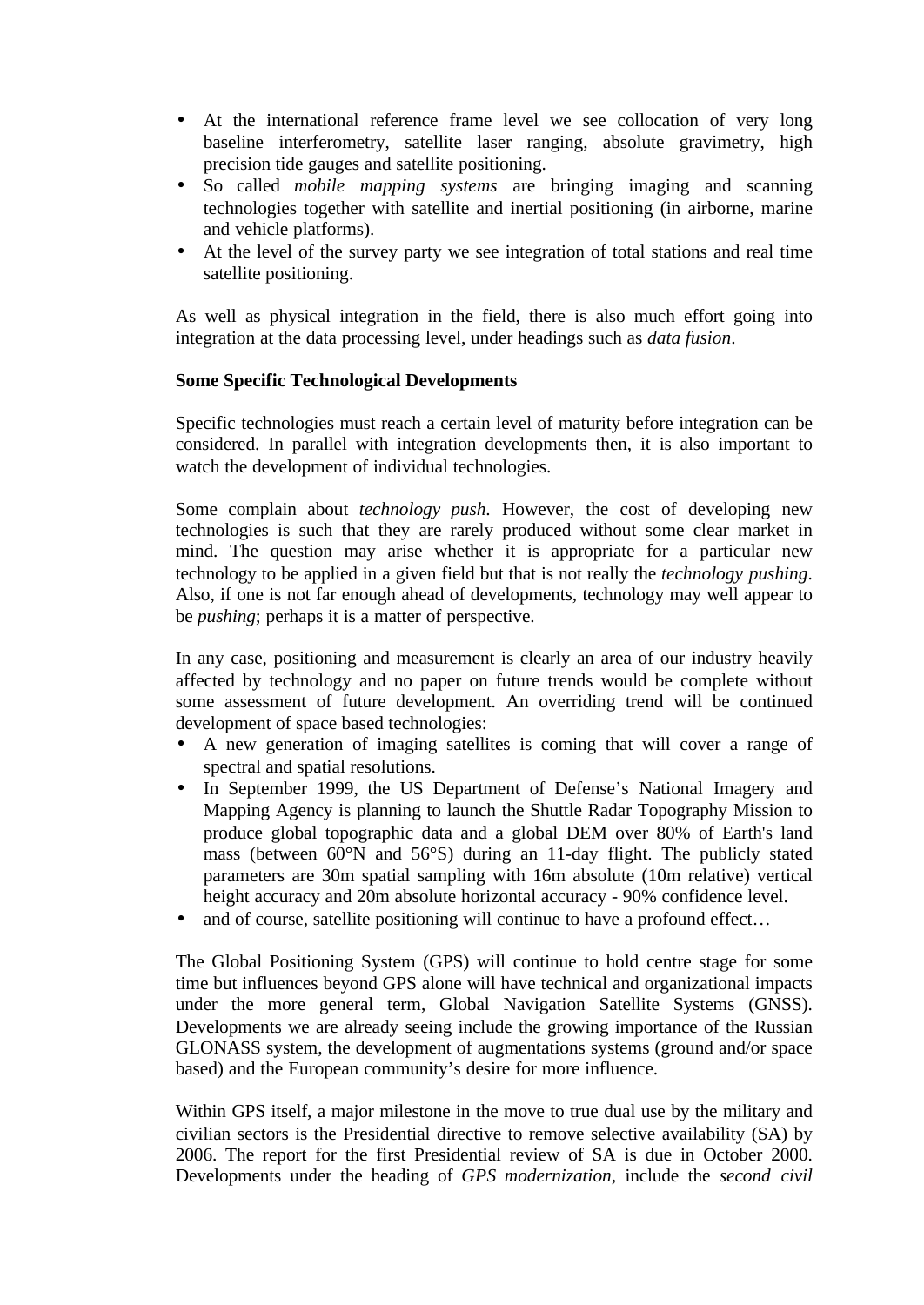*frequency*; adding a civil code to existing L2 frequency, enabling increased accuracy and reliability for the pseudo range measurements used in navigation receivers. The effect will be less marked for phase measuring surveying receivers that already use both frequencies. More importantly, a *third civil frequency* (at 1176.45 MHz and referred to as L5) will be introduced to ensure radio spectrum security of the GPS signals. Studies have shown that for surveying, the third frequency should lead to quicker and more reliable ambiguity resolution; the process at the heart of centimetre accuracy techniques. These new services will be phased in as satellites with the new capabilities are launched beginning in 2005 and will not be fully available until there are sufficient numbers of new satellites in the constellation.

Receiver technology will continue *being digital* in ever expanding ways; more digital channels on a single chip and each channel being more flexible. For example, one manufacturer (Javad Positioning Systems) has a design with 40 channels on a chip with each channel able to track either frequency of either GPS or GLONASS or any other similar signal source. A channel can also be the radio receiver for the real time base station data. This means that the same hardware is suitable for post processed single frequency GPS only through to real time surveying using both frequencies of both systems. Enabling the different levels of functionality only requires a password sent by email. This shift to being firmware rather than hardware driven is taking the marketing of satellite surveying from being the sale of hardware and software to being the sale of various levels of service. It is an extension of *versioning* as seen in software distribution and web based business models.

Another interesting illustration of future possibilities is *Auto GIPSY* (see UNAVCO, 1999); a GPS processing approach developed by NASA's Jet Propulsion Laboratory (JPL). GIPSY is the software used by JPL in the processing of station positions and orbits for the International GPS Service (IGS). With Auto GIPSY, data from a geodetic quality receiver at a single stationary site anywhere in the world is placed on a computer on the internet (a so-called anonymous FTP site). The user then emails JPL giving the location of the data. The GIPSY server at JPL then automatically retrieves the data and processes it using orbit and clock corrections derived during IGS processing. The JPL computer then emails back saying that the processing is complete and where to retrieve the results. One could expect daily repeatabilities (from 24 hours of data) of a few millimetres horizontally and a centimetre vertically!

#### **IMPLICATIONS FOR THE FUTURE**

#### **Bottling Our Knowledge**

Given all of the above, we can expect continued high levels of integration and automation in our positioning and measurement processes. Manufacturers of equipment and software are effectively *bottling our knowledge*. The concern is that it will be difficult to be more than service workers if our knowledge has been automated and an implication of this *bottling of our knowledge* is the possible erosion of existing markets. One reason for this will be that less specialized people will be able to do their own positioning and measurement. For example, almost anyone can now do sub-metre accuracy positioning using readily available differential satellite positioning services. We already see that the major markets for real time satellite surveying systems offering centimetre accuracy are not surveying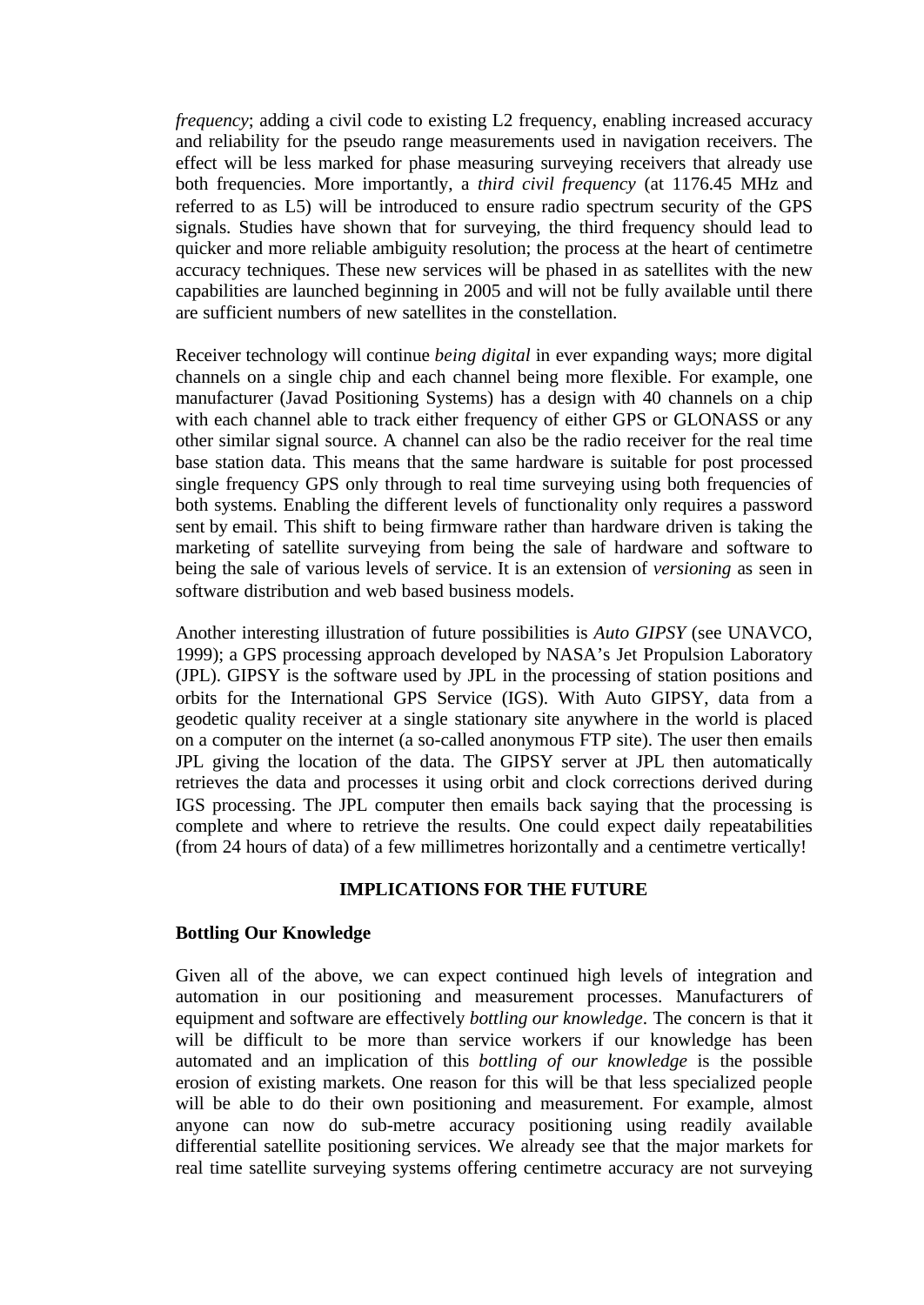but areas like earthmoving, mining and precision agriculture. Taken to the extreme, the Auto GIPSY example above shows that anyone who can set up a GPS receiver and send an email can do reference frame level geodesy! Less educated users may make mistakes due to ignorance of some of the technical issues involved. However, such problems can largely be overcome by improving the design of the technology and/or the spatial data infrastructure and will be remedied with time.

# **Is the Knowledge Bottle Half Empty or Half Full?**

Scenarios of loss of markets should be balanced by recognizing that it will be restricted to certain areas such as satellite positioning applications. The equipment is totally electronic and can be highly automated, plus costs can fall rapidly once development costs are recouped. Satellite positioning does not work everywhere and many problems will still require specialized solutions using comparatively expensive technologies, such as those that rely on precision optics and machining.

Another perspective on this issue is to see it as an opportunity rather than a threat. What work is there for surveyors in improving the spatial data infrastructure to enable increased use of positioning technologies by the general public? For example, the often quoted scenario of *everyone being able to position there own cadastral boundaries to a centimetre*, assumes significant changes to the current infrastructure in all four of the components outlined earlier.

To switch briefly back to *threats*; perhaps there is a broader threat to our whole industry, not just positioning and measurement specialists. If we are unable to deliver the infrastructure expected by a more spatially aware and spatially capable general public, another industry may take up the challenge.

Back to *opportunity*; the 19<sup>th</sup> Century French Economist, Jean Baptiste Say, said that *"People do not know they want something until they see they can have it… then they can't live without it."* Linking Say's observation to the previous sections would suggest that there should always be scope for new niche markets and applications. For example, while the market for sub-metre positioning may shrink, the millimetre market may grow. Improving technology means that very high precision tasks in industrial metrology or deformation analysis that may have previously been impossible or prohibitively expensive could become feasible.

However, of more general relevance is that increased client demand should also be reflected in some of the issues outlined earlier; with more call for specialist knowledge being applied in multi-disciplinary teams doing value adding, data integration, interpretation and analysis.

The final implication to note here comes from where this section started; to recognize the increasing importance of the suppliers of our equipment and software. While other sectors of the industry will research and develop new concepts, it is the large supplier companies, operating globally rather than just locally, that have the *critical mass* to bring major new innovations to market. In that context, the suppliers are having an expanding influence on the future agenda for our industry and that may require a larger role than, for example, simply populating trade displays at our conferences.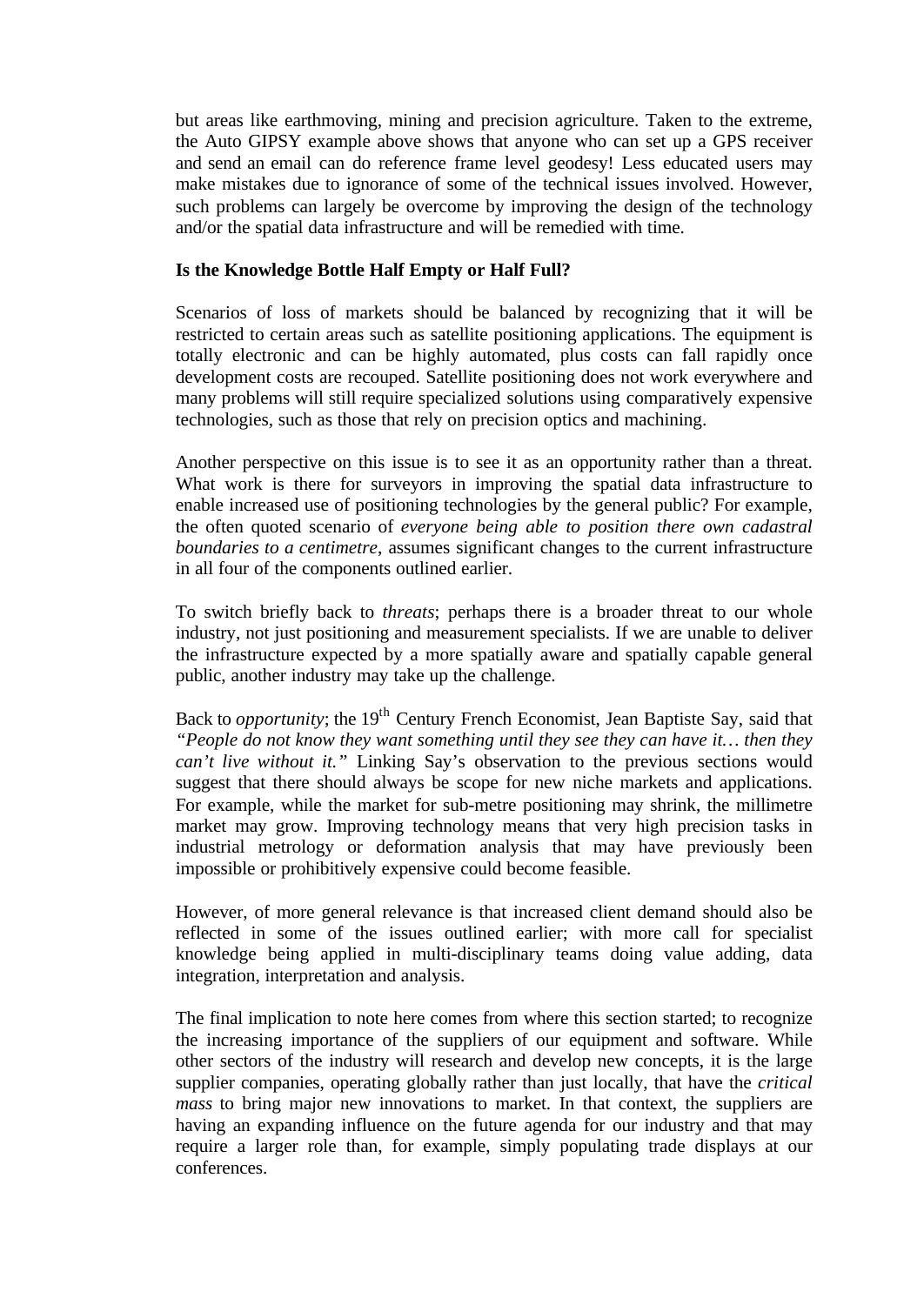### **CONCLUSION**

This paper has outlined some of the societal and economic influences on the future of our industry. It has also examined influences specific to the future of positioning and measurement. Dealing with the future will require learning to adapt to rapid change and accepting and dealing with uncertainty and complexity.

Predicting the future is impossible. Management thinkers, strategic planners and futurists have techniques to help develop strategies under such conditions but that is beyond the scope of this paper.

This paper has attempted to take the simple approach of extrapolating trends that are already having an impact; what Drucker has called "*the future we already have"*. If there are no clear answers one is left with questions. Different questions will affect different parts of our industry in different ways and it is up to individuals to decide what questions matter most to them.

From what has been covered in this paper, the author is left with the following questions that may help our industry plan for the future:

- What is needed to ensure our industry adapts to the knowledge society?
- Is our industry optimized for an economy based on highly specialized people working in multi-disciplinary teams?
- How do we develop knowledge workers and get the best return on the investment in their knowledge?
- How do we *be digital*?
- How will information age business models (e.g. via the Web) affect the delivery and use of our data and how will that affect other aspects of our industry from the front counter back?
- What effect will the expanding importance of cultural and environmental issues have on the future of positioning and measurement?
- If positioning and measurement is at the core of our industry what needs to be done to recognize that role and adapt to any changes to that role?
- What are the implications of our positioning and measurement knowledge being *bottled* in increasingly automated technology and processes?
- How can we be involved in improving all components of the spatial data infrastructure to meet the expectations of a more spatially aware and spatially capable general public?
- How can we make the data we capture as *integratable* as possible?
- What will be the effect of increasing integration of the technologies we employ?
- How can we capitalize on continually increasingly demanding clients as an opportunity for future business?
- How can we harness the expanding influence that the suppliers are having on the future agenda for our industry?

### **REFERENCES**

Australian New Zealand Land Information Council, 1996, *Spatial Data Infrastructure for Australian and New Zealand – a Discussion Paper,* ANZLIC, Canberra, November.